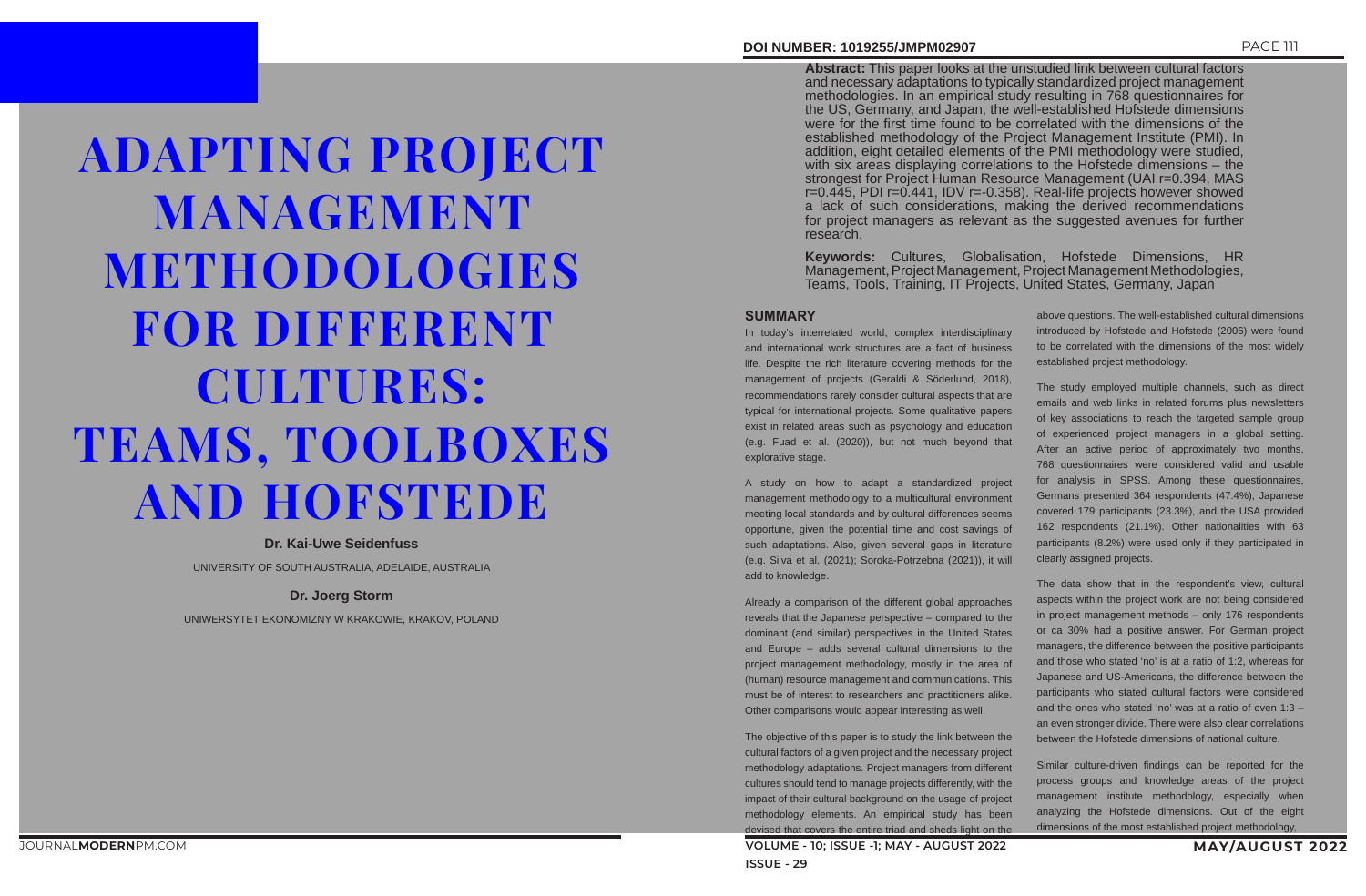only two dimensions show either no correlation (project management integration) or a rather low one (project scope management). All other six areas of the methodology display specific correlations to the Hofstede dimensions, with Project Human Resource Management showing the strongest correlations (UAI r=0.394, MAS r=0.445, PDI r=0.441, IDV r=-0.358). Recommendations for project managers for specific project groups are derived and presented.

Even in light of the limitations of this study for triad markets, it can be concluded that an adaptation of project management methodologies to the relevant cultures is indicated. Further research in this direction will help improve efforts to avoid cultural mismatches, thereby improving both the results and the motivation of project managers. Even if project methodologies do not guarantee project success (Kerzner, 2019), an enhancement in both the framework itself and the related training and subsequent practices can be the much-needed outcome of continued research in this field.

### **1. INTRODUCTION**

In an increasingly interrelated world, complex interdisciplinary and international work structures remain relevant. Some authors even speak about a "projectification' (Zhang et al., 2015), with specialists organizing themselves in projects rather than along permanent functional structures. Large-scale global or international project structures are therefore a major trend, bringing together teams that consist of participants from different countries and with different cultural backgrounds (Hoffmann et al., 2004). Alternatively, teams work in different environments than they are used to, rolling out proven concepts on a broader scale.

In either case, communication issues as well as different ways of thinking, conceptions of quality, time, and a variety of standards that exist in different countries may come up, requiring specific cooperation and management (Kerzner, 2004; Soroka-Potrzebna, 2021). This increase in complexity impacts project management tasks (Eberlein, 2008).

Despite the rich literature covering methods for the management of projects (Garel, 2013), recommendations rarely consider cultural aspects that are typical for international projects. They are mostly of a general nature, with the rare exemption of Piwowar-Sulej (2021), who studies the sub-topic of organizational culture and its influence on project management methodology for the financial industry. Here, it is concluded that for their

project methodology choices, project managers consider organizational culture as even more important than any factual project characteristics. This gives a pointer on the importance of such elements.

At the same time, the practice seems to face severe problems. For example, "statistics show that over half of international projects either fail, fail to be completed, or do not deliver the results that were promised' (Lientz & Rea, 2003). A study on how to adapt a standardized project management methodology to a multi-cultural environment meeting local standards and by cultural differences seems opportune, given the potential time and cost savings (Peter, 2002) of such adaptations.

The objective of this paper is to study the link between the cultural factors of a given project and the necessary project methodology adaptations. Project managers from different cultures should tend to manage projects differently, with the impact of their cultural background on the usage of project methodology elements (Mach & Baruch, 2015). This research is located in the well-established stream of meso studies on project management, covering its potentially most relevant field, as outlined by Geraldi and Söderlund (2018). An empirical study has been devised that covers real-life project managers of different multinational backgrounds, shedding light on the above questions. The well-established cultural dimensions introduced by Hofstede and Hofstede (2006) will be used, and project methodologies originating from three culturally diverse locations are also considered, covering the triad markets. It can also contribute to a field that lacks a solid theory of its own (Abyad, 2019).

### **2. LITERATURE RESEARCH**

The literature review concentrates on larger projects and related methodologies and the impact of a country's culture on such projects. Given a large body of literature on culture, the authors focus mostly on project management topics, leaving a review of culture research to the necessary minimum. The chapter provides an overview of the field and outlines the findings from an international perspective, wherever possible.

Extant literature demonstrates that such a specific type of project management not only generates higher success probabilities for projects (Schelle, 1996), but also avoids complete reorganizations from reacting to the changed environmental conditions of a given entity, as it allows to be specific in terms of leadership, time, resources, and result (Stevens, 2002). At the same time, the number of potential methodologies for project managers in the market is large and partially adapted to life cycles, market sectors, products, and technologies (Charvat, 2003).

### **2.1 Definition and Fields of Culture**

Derived from the Latin word "cultura," which means "growing" or "cultivation" (Haecker et al., 2003), the term "culture" can refer to very different meanings, depending on which area of our reality it is related to. Nevertheless, several elements are consistently referred to in the literature.

- • Universality Culture and its defining elements are shared by members of society (McCarty, 1989).
- Time Culture is transferred from generation to generation (Hofstede, 1997).
- • Symbols: Culture is reflected in both tangible and intangible symbols (Geertz, 2003).
- Orientation: The main function of culture is to give orientation to its members (Hofstede, 2001).
- Change: Members of culture are both part of it and also form culture (Inglehart & Maeurer, 1989).

In that sense, culture is not bound to national borders, as mentioned by Trompenaars and Hampden-Turner (1997), but it can develop with a group of people sharing the same values and ethical views. This leads to the differentiation between national culture and corporate culture, and it can be further interpreted as different levels of culture also found inside a sufficiently large company.

Such organizational cultures exert a clear influence on projects (Project Management Institute, 2004). One example is a specific project culture, here defined as an accumulation of conventions, values, and related rules of a project (Gareis, 2004). In this environment, projects can develop their own unique culture, while still evolving together with the overall organizational culture.

### **2.2 Definition of Projects**

One of the distinguishing elements of a project is the fact that they are always seen as different from ongoing operational work. Specific criteria are chosen to determine such as distinguishing character, with a vast literature listing criteria such as:

- • Clear objective and temporal limitations: The results to be achieved are clearly specified (Meier, 1998), and assignments or customer requirement specifications provide purpose. At the same time, there is a clearly defined start (project kick-off) and end (closing) of the project, which can also be an interruption due to (expected or real) non-accomplishment of the project objective (Salzgeber, 2001).
- Novelty As projects are not part of routine work, their novel character brings a certain risk, including the uncertainty of whether the project objectives can be achieved. Thus, the probability of failure is higher for project tasks than for operational activities (Kraus & Westermann, 1998).
- Range Overlap and Complexity: Given the interdisciplinary character of projects, several areas need to be covered (Fuchs, 1999). In addition, the complexity is high due to the novel character of the

task, the number of project participants, and the related risks (Birker, 1999).

• Limited resources - Both for qualified personnel and for available other means in a company–naturally, there is competition between resources for project versus operational line tasks (Kraus & Westermann, 1998).

In a relatively concise form, the German Institute for Standardization's DIN 69901 Standard defines a project as an "enterprise that is characterized by unique conditions such as a particular target setting, restricted resources, separation from other ventures and specific organization" (Koreimann, 2002).

Consequently, international projects include people from different cultural areas (Kiesel, 2004) involving multiple locations, organizations, entities, and business units (Lientz & Rea, 2003). As shown in previous studies, for example, by Mach and Baruch (2015), it can be assumed that a crosscultural team composition can have clear consequences on performance, thus presenting an important area for research, as studies with managerial implications are still rare (Zhang et al., 2015).

Several studies have been conducted in this field, including de Carvalho et al. (2015), who studied 1387 projects in the three countries of Argentina, Brazil, and Chile and found interesting cross-country (and cross-sector) effects. However, a triad wide study has not yet been performed.

### **2.3 Project Management Methodologies**

To achieve the project objectives mentioned above, the specific management of a project is adequate. The Project Management Institute comes up with the following definition: "project management is the application of knowledge, skills, tools, and techniques to project activities to meet project requirements. Project management is accomplished through the application and integration of the project management processes of initiating, planning, executing, monitoring and controlling, and closing' (Project Management Institute, 2004).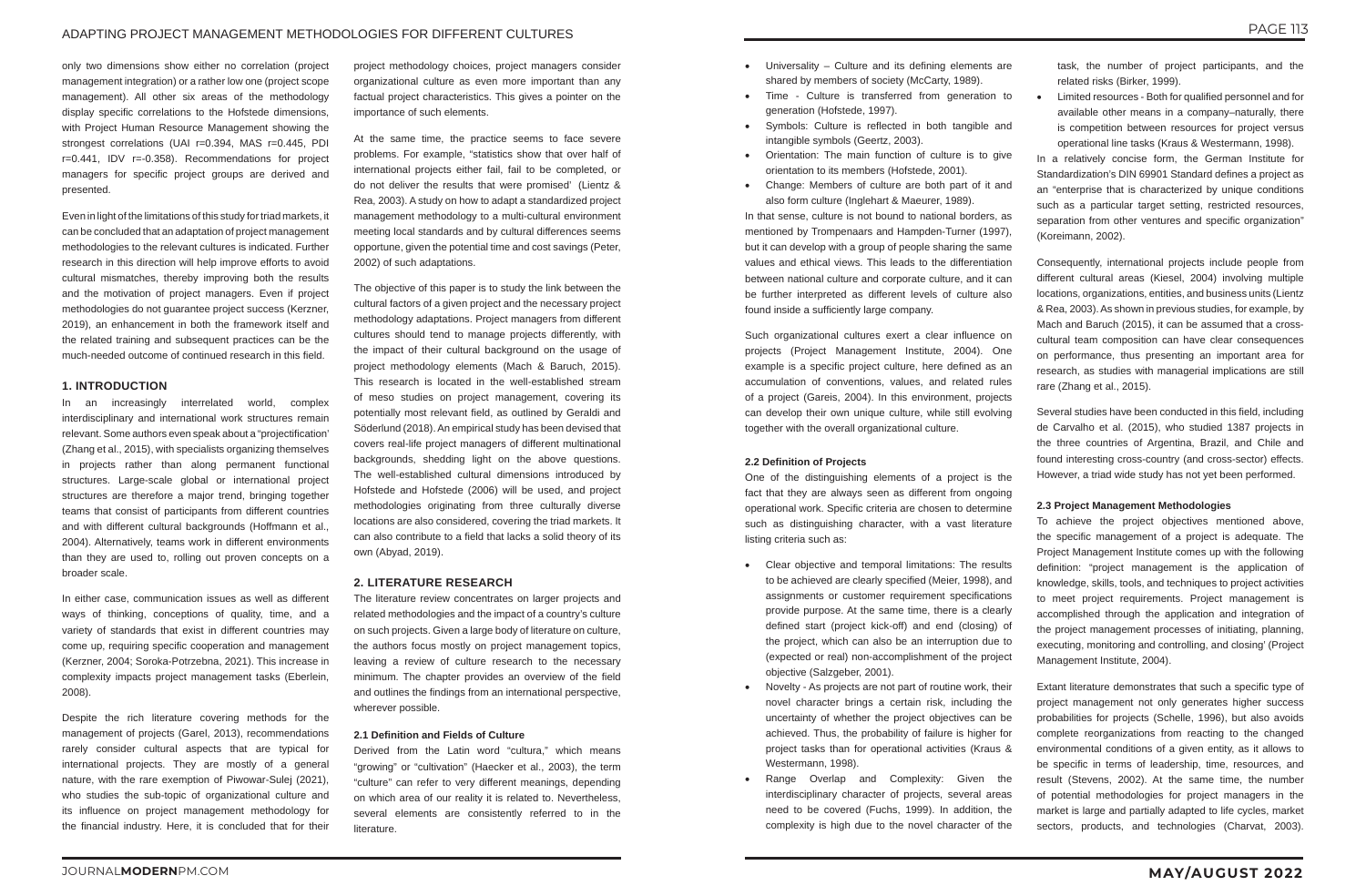The complexity of projects has a major influence as well (Baptista et al., 2016).

However, generally accepted and standardized guidelines play a major role in the training of project managers and their work in local as well as international projects, mostly being launched by professional organizations (Project Management Institute, 2004). They play an important role in providing a common ground. Also, they do fit into an emerging field "in prior literature, it is generally seen that there is no explicit theory of project management, … it is possible to find statements from the PMBOK Guide or the work of leading scholars on project management that approximate the definition of a theory or from which a theory can be deduced" (Abyad, 2019). We follow this pragmatic approach to set the stage for the study at hand.

Founded in 1969 to document and discuss project management practices from very different areas, such as construction or pharmaceuticals, the Project Management Institute of the United States is the major organization of this kind. Its "Guide to the Project Management Body of Knowledge" started in 1987 and is now the most widespread project management standard, recognized by the American National Standards Institute (ANSI) and cooperating with the International Organization for Standardization (ISO) as well. It commands a lead role in the field (Charvat, 2003), in line with its intention to be seen as the "sum of knowledge within the profession of project management' (Project Management Institute, 2004).

- Project Framework A project lifecycle is defined, and cultural, social, political, international, and economic aspects affecting the project environment are introduced.
- Process Groups Based on the overall 44 processes described in the guide, five process groups are defined as related clusters, namely, initiating, planning, executing, monitoring, and closing.
- Knowledge Areas Interrelated with these processes and process groups, knowledge areas cover all relevant aspects of a project. In principle, the areas are self-explanatory, as they cover project integration management, scope management, time management, cost management, quality management, human resource management, communications management,

This guide covers a framework based on a project lifecycle definition, five project management process groups, and nine knowledge areas. Updates are done by volunteers, reflecting real practice in all these fields (Project Management Institute, 2004):

risk management, and procurement management. In other areas of the world, the most relevant is the guidebook of project and program management for enterprise innovation launched by the Project Management Association of Japan (2003) in Japanese. This approach was first released at the International Project Management Congress in Tokyo in 2001, specifically targeting reforms in the Japanese economy and its organizations.

The approach is split in P2M and is split into three main parts: the project management part, a chapter on platform management, and the knowledge package with domain management similar to the knowledge areas discussed above (Project Management Association of Japan, 2003):

- • Project Management A project scope is defined not just for the project, but also its impact on the overall company.
- Platform Management Provision of a capacitybuilding baseline is at the center of this chapter, also encompassing program management for multiple projects (Hill, 2008).
- Domains: Necessary knowledge and skills are described in 11 domains, encompassing project strategy management, finance management, systems management, organization management, objectives management, risk management, information technology management, relationship management, value management , and communications management.
- H1b: For actual projects, project managers see cultural factors considered accordingly.
- H2: Different cultures, as expressed in the Hofstede dimensions of national culture, show correlations with the different handling of the process groups, measured in terms of time used for these groups.
- H3: The Hofstede dimensions of national culture also show correlations in terms of focus on certain knowledge areas.

A comparison of the latter (Japanese) approach with the dominant perspective in the United States and Europe reveals that the Japanese perspective adds some cultural dimensions to the project management methodology, although mostly in the area of (human) resource management and communications. This must be of interest to researchers and practitioners alike.

This brings up the major research question of this study, namely, the relationship between cultures and project methodologies. Given the dominance of the methodology by the Project Management Institute, the authors will undertake to delve into this question based on their methodology. Before that, the literature analysis will be completed by introducing cultural factors in general terms and projects.

### **2.4 Country Differences**

Selecting the USA, Germany, and Japan as study fields, the authors pay tribute to the concept of triad markets, but also to their own experience in these cultural areas. In a major

stream of such research, Hofstede (2001) compared the dimensions of national culture, revealing clear differences between the three continents and cultures selected.

Against such a background, in specific projects with participants of different cultural backgrounds or within different cultural settings, project success is often related to the prerequisite of cross-cultural competence (Fritz & Möllenberg, 2003). Many subdimensions have been suggested in the literature, including competence regarding language, communication, ambiguity tolerance, intercultural sensitivity, social network building, cultural identity management, knowledge of cultural standards, impartiality, and intercultural interaction capabilities.

The literature is very clear about the fact that this competence field is highly situational, and thus very specific for different cases (Bollmann et al., 1998). The links to project success factors have been studied, partially using Hofstede's dimensions (Chipulu et al., 2014), and evidence has shown that cultural backgrounds influence the planning stage of projects (Rees-Caldwell & Pinnington, 2013). Similar evidence points to differences in the evaluation and monitoring phases (De Bony, 2010). At the same time, it is not obvious how a generic approach such as the major American approach can be successful in a German or even Japanese environment, leaving only the opposite direction. This topic will be studied in greater detail.

### **3. STUDY AND METHODS**

To tackle both the gap in the literature with regard to multicultural project management methodologies, and the resulting need for strategically relevant action with regard to the relevant project management methodologies, a study was performed in the selected three countries.

### **3.1 Research Questions**

The major research questions were whether (1) project managers believe that cultural topics are sufficiently considered in project management methodologies, whether (2) different cultures, as expressed in the Hofstede dimensions of national culture, show correlations with the different handling of the process groups defined above and whether (3) these dimensions of national culture show correlations with the knowledge areas shown above.

The literature analysis leads to the following three hypotheses:

H1a: Project managers believe that cultural topics are considered sufficiently in project management methodologies.

In particular, H2 and H3 will be examined for the three regional areas studied, that is, the US, Germany, and Japan.

### **3.2 Research Study Design / Methods**

Based on an internet survey, individuals with more than one year of experience in national and international project management were sampled from the target countries. The survey used a 6 point Likert scale and closed questions to collect the data, using English and Japanese as the relevant language. Questionnaires were translated and back-translated to ensure quality and were pre-tested, and participants were chosen at random.

Experts in the field of project management and intercultural management were contacted for the survey, using direct e-mail. This approach resulted in 650 respondents. In addition, a web-based questionnaire was provided in different Internet forums related to project management. Finally, several associations published a link in their monthly newsletters, thus potentially reaching more than 156,500 persons (calculating the member counts and direct e-mails). The authors contend that this high number of potential respondents should have had a positive influence on the probability of qualified responses.

### **4. RESULTS**

After an active period of approximately two months, a total of 1.036 completed questionnaires were submitted. Based on the sampling criteria explained above, 768 out of 1.036 were considered valid and usable for analysis in SPSS. Among these questionnaires, Germans presented 364 respondents (47.4%), Japanese covered 179 participants (23.3%), and the USA provided 162 respondents (21.1%). Other nationalities with 63 participants (8.2%) were used only if they participated in clearly assigned projects.

### **4.1 Project Method Experiences**

Regarding the study item (1), the answers of the 768 respondents show that for three quarters, cultural factors are considered in current project management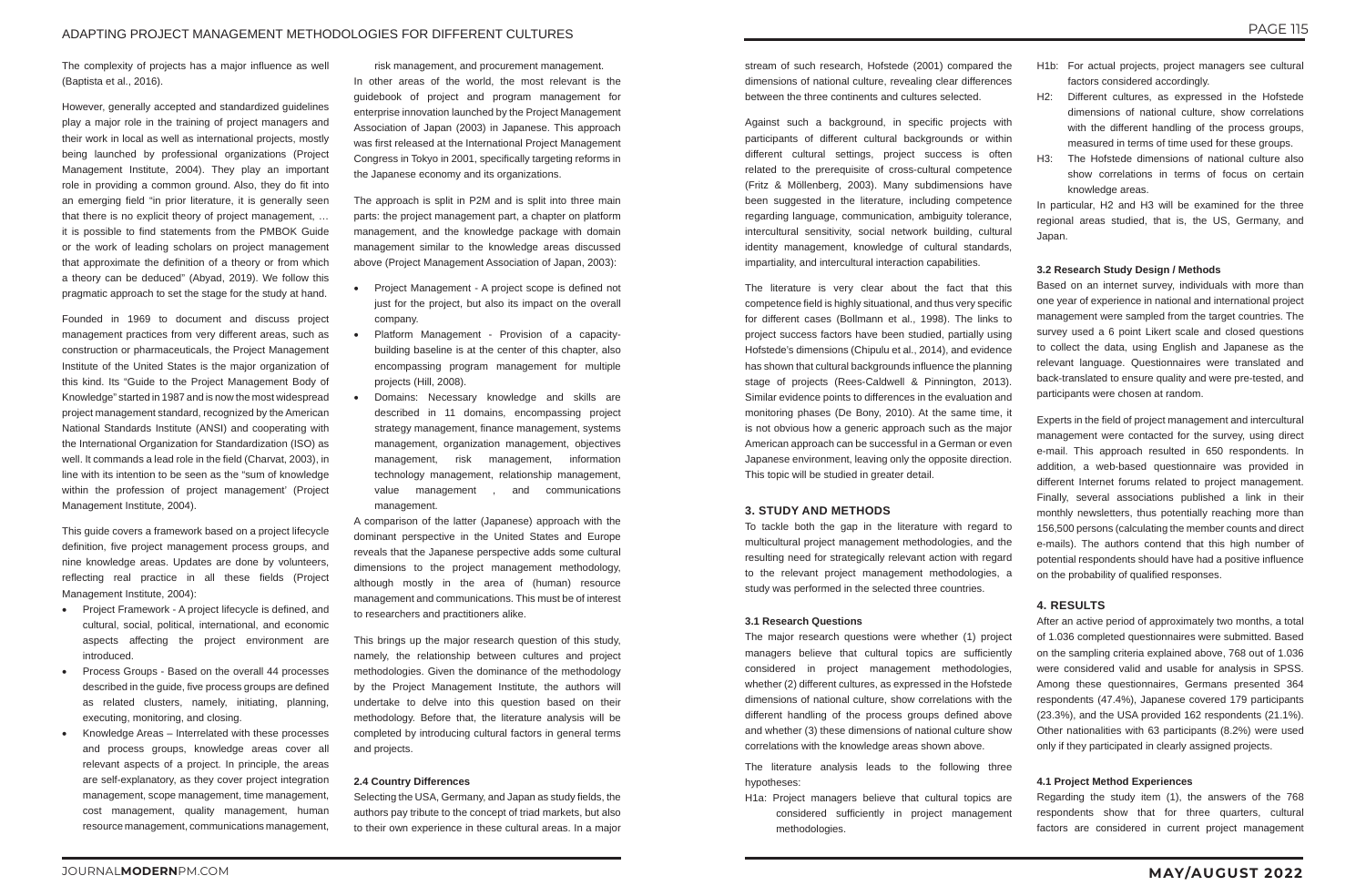### ADAPTING PROJECT MANAGEMENT METHODOLOGIES FOR DIFFERENT CULTURES

methodologies. This can be seen in Table 1:

### TABLE 1: CONSIDERATION OF CULTURAL FACTORS

|                 | <b>Methodical Cultural Factors Consideration</b> |                 |  |  |              |                                       |      |                |       |
|-----------------|--------------------------------------------------|-----------------|--|--|--------------|---------------------------------------|------|----------------|-------|
| <b>Included</b> |                                                  | <b>Excluded</b> |  |  | <b>Total</b> |                                       | Std. | Vari-          |       |
|                 |                                                  |                 |  |  |              | $\#$  Percent #  Percent #  Percent   |      | Mean Deviation | ance  |
|                 |                                                  |                 |  |  |              | 581 75.70% 187 24.30% 768 100.00% 1.7 |      | 0.46           | 0.212 |

This finding in Table 1 is at first encouraging, as it shows high awareness of project managers. However, when asked about their previous experience in terms of consideration of cultural factors in real projects, 405 (59.71%) of the participants answered' no, and 176 (30.29%) answered 'yes'.



### FIGURE 1: CONSIDERATION OF CULTURAL FACTORS BY NATIONALITY

A closer look at the allocation by nationality of the respondents is shown in Figure 1. The allocation for the German project managers shows that the difference between the participants who stated cultural factors was considered and those who stated 'no" was at a ratio of 1:2. When looking at the answers of the Japanese and US Americans, the difference between the participants who stated cultural factors was considered and those who stated 'no" was at a ratio of even 1:3 – an even stronger divide.

Overall, the data show that H1a can be supported; that is, project managers see cultural differences well reflected in the existing project methodologies.

This finding prominently clashes with that for H1b, which is not supported, indicating that real projects are to a majority not considering these cultural factors.

There seems to be a clear implementation gap, and a larger one in the US and Japan at that time.

Another central finding of this survey is the significant

difference between the duration of the process groups among the subject nations. For reasons of space, these details are not presented, but rather the major findings:

The duration of the process groups "Initiating," "Planning" and "Executing" has moderate correlations to Hofstede's Dimensions of National Culture. The data set reveals the highest correlations for the initiating process group (between 0.567 and 0.666), showing that Japan's high Uncertainty Avoidance (UAI), Masculinity (MAS), Power Distance (PDI), and Long-term Orientation (LTO) scores go together with a long project-initiating phase, as well as a low Individualism (IVD) score. This is (at a lower correlation level) the case for the planning process group (between 0.378 and 0.431).

Overall, H2 is therefore partially supported.

### **4.2 Nationality and Knowledge Areas** *4.2.1 Project Management Integration*

Our data, as exemplarily presented in Figure 2, show that the five areas of the Project Management Integration process were more often obtained in Germany (mean 10.30) and in the USA (10.62) than in the Japanese (12.33), which means that they paid less attention to this process.

The biggest differences e.g. can be pointed out at the area 'develop project management plan'. On average, the Japanese (2.60) obtained this area less often, whereas the US-Americans (1.90) and Germans (1.99) obtained it frequently.



FIGURE 2: PROJECT MANAGEMENT INTEGRATION

For the following dimensions, we skip the presentation of detailed result tables and refer to the final overview at the end of this chapter.

### *4.2.2 Project Scope Management*

Our data also show that the two areas of the project scope management processes were more achieved in Germany

(4.03) than in the USA (4.43) and Japan (5.24). In addition, the responses show that the Japanese do not prioritize these processes as high as other nationalities.

### *4.2.3 Project Time Management*

As for the two areas of the project time management process, these were more often adopted in Germany (3.64) in contrast to the USA (4.44) and Japan (5.18).

### *4.2.4 Project Cost Management*

Strong results for two areas of the project cost management process were most often achieved by the German respondents (4.10), closely followed by the US-Americans (4.33), whereas the Japanese (5.07) focused less on this process.

### *4.2.5 Project Quality Management*

According to the data collected, the Japanese respondents (5.56) focused most on the three areas of project quality management, while the Germans (6.94) and US-US-Americans (7.01) put emphasis on these three areas less frequently.

### *4.2.6 Project Human Resource Management*

Our data also show that the three areas of the project human resource management process were more often achieved in the USA (6.50) and Germany (6.54) than in Japan (8.46). In addition, Japanese respondents are not focused too much on any of the areas in this process, in comparison to the US-Americans and Germans.

### *4.2.7 Project Communications Management*

The three areas of the project communications management process were more often obtained in the USA (6.02) and Germany (6.11) than in Japan (7.59). Interestingly enough, there is not such a strong difference in terms of stakeholder management as the review of case study research by Lückmann and Färber (2016). The biggest differences e.g. can be pointed out at the area 'information distribution'. On average, the Japanese (2.48) obtained this area less often than the US-Americans (1.83) and Germans (1.73).

### *4.2.8 Project Risk Management*

Then, it can be reported that the Japanese respondents (4.12) focused on the two areas of project risk management, while Germans (4.98) and US-Americans (5.55) obtained them less often. This is consistent with the results of Liu et al. (2015), who reported that national cultures affect project risk management in light of Hofstede's dimensions.

### *4.2.9 Project Procurement Management*

The data further show that the four areas of the project procurement management processes were more often applied by US American respondents (9.33), followed by the Germans (9.90), whereas the Japanese (10.47) focused less on this process. The biggest differences, for example, can be pointed out at the average of the area "request seller's responses and select sellers" On average, the Japanese (3.13) obtained this area less often, whereas the US-US-Americans (2.4) and Germans (2.48) obtained it more frequently.

*4.2.10 Summary of Project Management Knowledge Areas Processes*



FIGURE 3: SUMMARY OF THE KNOWLEDGE AREAS

**PROCESSES** 

The overview in Figure 3 presents the summary results of the processes of the nine project management knowledge areas. In summary, the Japanese respondents (mean 22.50) focused less on Knowledge Areas compared to those from the USA (20.45) and Germany (19.57), whereas Germany spent more time on obtaining knowledge area processes.

At the same time, it has to be mentioned that the Japanese concentrated more on project quality management and project risk management processes than Germany and the USA.

## *4.3 Nationality and Process Groups*

After the project management knowledge areas, in this chapter, the project management process groups are to be considered. For this part, we chose to present detailed results for those groups where there are interesting findings for some of the sub-areas, as well as a summary.

### *4.3.1 Initiating Process Group*

The data show that the initiating process group was more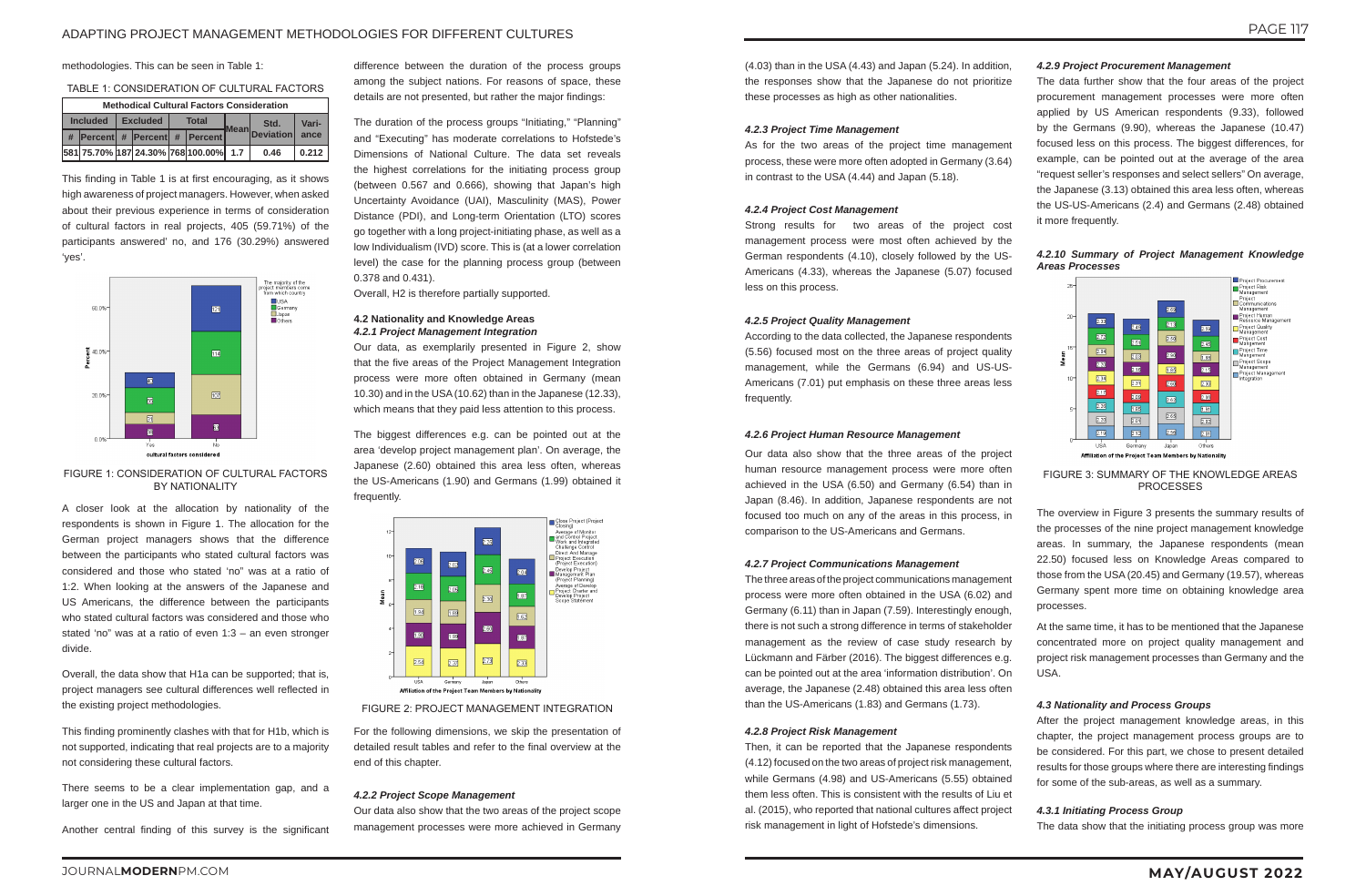often achieved by the German respondents (mean 2.38), closely followed by the US-Americans (2.54), whereas the Japanese (2.77) focused less on this process.

The data in Figure 4 illustrate that the five areas of the planning process group were more often obtained in the USA (19.22) and Germany (20.04) than in Japan (22.64).

### *4.3.2 Planning Process Group*



FIGURE 4: PLANNING PROCESS GROUP

One of the major differences is the development of a project management plan". On average, the Japanese (2.64) obtained this area less often, whereas the US-Americans (1.90) and Germans (1.99) obtained it more frequently. (The two authors, having worked in Japan for several years, can relate well to these findings that may seem unexpected for outsiders.)

On the other hand, in terms of risk management (green box in the chart), the Japanese (2.16) executed this area more frequently, whereas the Germans (2.51) and US-Americans (2.68) obtained it less often.

It can be found that the Japanese respondents (21.92), closely followed by the US-Americans (21.12), focused less on the monitoring process group, while the Germans (19.20) obtained it more often. It can be pointed out that the Japanese (1.95; 1.87) focused more on the areas "risk monitoring and control" and "perform quality control" than the Germans (2.45; 2.44) and the US-Americans (2.87; 2.52). In all other areas, they paid less attention compared to Germans and US-Americans.

### *4.3.3 Executing Process Group*



FIGURE 5: EXECUTING PROCESS GROUP

Figure 5 presents the five areas of the execution process group. The German respondents (10.29) achieved this

process group more often, followed by the US Americans (11.09), whereas the Japanese (12.56) focused less on this process. The Japanese (1.65) focused on four areas less often than the Germans (2.12) and the US-Americans (2.63), except in terms of "perform quality assurance" Furthermore, US Americans perform quality assurance less often.

### *4.3.4 Monitoring Process Group*

As a first step, the Knowledge Areas have been matched to related project targets, as e.g. "Keep Scope" is related to "Project Scope Management." Additionally, the Pearson correlation among the dimensions of national culture by Hofstede and the project targets was determined. Unless otherwise mentioned, all correlations in the following table represent Pearson r correlations, as Hofstede's scores were considered to be an interval level variable. Only correlations at a moderate level (i.e., r >0.25) were considered relevant for this analysis. Also all of the mentioned correlations are significant at  $\alpha$  = 0.01 level (2-tailed).

Similar differences were found by De Bony (2010) when comparing Dutch and French project managers.

### *4.3.5 Closing Process Group*

As a specific case, the two areas of the closing process group were achieved in a similar way by Japan (4.45), Germany (4.43), and the USA (4.26). This is partly surprising given the differences in other areas.





### FIGURE 6: SUMMARY OF THE PROJECT MANAGEMENT PROCESS GROUPS

Figure 6 presents the summary results of the five project management process groups. It can be seen that overall, the Japanese respondents (12.52) focused less often on the five areas as compared to USA (11.50) and Germany (11.06). In addition, the data reveal that German

respondents spent more time on average to obtain complete process groups than the other nationalities.

### **4.4 Hofstede and Project Methodology**

While we had seen that project managers' views reveal specific correlations with the perceived suitability of current project management methods, along with the well-established Hofstede dimensions, we will now deeply dive into specific areas. In the following paragraphs, the differences among Japan, Germany, and the USA are applied to the relevant issues of each project process group and project target.

Japan, Germany, and the USA were compared directly (a) concerning the implementation of particular knowledge areas and (b) regarding the specific rating of project targets. Furthermore, a correlation analysis among the dimensions of national culture by Hofstede and the project targets, respectively, knowledge areas were taken into account.

As a second step, the actual implementation of knowledge areas was analyzed. As a measure, a percentage is given, based on the average implementation of the processes of the specific knowledge area within the project teams compared to the maximum implementation. "Always obtained" as an answer for the implementation of the Knowledge Area processes counts as 100% and "Not relevant" counts as 0%. This measure is characterized as the relative implementation frequency.

The third step included a correlation analysis of Hofstede's dimensions of national culture and each knowledge area. Here, the scores for each dimension were correlated with a single Knowledge Area. Again, only moderate correlations (i.e., r >0.25) were included in the analysis. Finally, a conclusion was derived from the analysis of every knowledge area.

The results are presented in the form of a structured overview:

| 1. Project Management Integration                            |                                                      |       |            |  |
|--------------------------------------------------------------|------------------------------------------------------|-------|------------|--|
| Interrelation to corresponding<br>project targets            | No direct connection to<br>enquired project targets. |       |            |  |
| Implementation of Knowledge Area<br>Processes                | Germany                                              | Japan | <b>USA</b> |  |
|                                                              | 72%                                                  | 61%   | 67%        |  |
| Correlations to Hofstede's<br>dimensions of National Culture | No specific findings.                                |       |            |  |

| 2. Project Scope Management                                               |                                                                                                                                                   |       |            |  |  |
|---------------------------------------------------------------------------|---------------------------------------------------------------------------------------------------------------------------------------------------|-------|------------|--|--|
| Interrelation to<br>corresponding<br>project targets                      | • There are very low correlations among<br>the project target "Keep Scope" and the<br>dimensions established by Hofstede.                         |       |            |  |  |
| Implementation of                                                         | Germany                                                                                                                                           | Japan | <b>USA</b> |  |  |
| Knowledge Area<br>Processes                                               | 75%                                                                                                                                               | 59%   | 70%        |  |  |
| Correlations<br>to Hofstede's<br>dimensions of<br><b>National Culture</b> | • MAS (0.276), PDI (0.304), LTO (0.286)<br>• A higher level of MAS, PDI or LTO comes<br>with a less implementation of Project<br>Scope Management |       |            |  |  |

| 3. Project Time Management                                                                                                                                                                                                |                        |                                                                       |                                                                                                                                                                                                                                                                                                                                                                                                                                                                                                                                                       |  |  |
|---------------------------------------------------------------------------------------------------------------------------------------------------------------------------------------------------------------------------|------------------------|-----------------------------------------------------------------------|-------------------------------------------------------------------------------------------------------------------------------------------------------------------------------------------------------------------------------------------------------------------------------------------------------------------------------------------------------------------------------------------------------------------------------------------------------------------------------------------------------------------------------------------------------|--|--|
| Interrelation to<br>corresponding<br>project targets                                                                                                                                                                      | teams.<br>"Keep Time". | moderate correlation to IDV (0.393),<br>quality enhancement is wrong. | • "Keep Time" less important for Japanese<br>teams than for German or US-American<br>• "Keep Time" has negative moderate<br>correlations to UAI (-0.415), MAS (-0.430),<br>PDI (-0.387), LTO (-0.426) and a positive<br>• The lower the UAI, MAS, PDI, LTO score,<br>the higher the importance of "Keep Time".<br>$\bullet$ A low IDV score shows a low importance of<br>• "Keep Time" has no significant correlation<br>to "Ensure Quality" which proves that the<br>conclusion that Japanese project teams<br>compromise on scheduling in favour of |  |  |
| Implementation of                                                                                                                                                                                                         | Germany                | Japan                                                                 | <b>USA</b>                                                                                                                                                                                                                                                                                                                                                                                                                                                                                                                                            |  |  |
| Knowledge Area<br>Processes                                                                                                                                                                                               | 79%                    | 60%                                                                   | 69%                                                                                                                                                                                                                                                                                                                                                                                                                                                                                                                                                   |  |  |
| Correlations<br>• PDI (0.337), MAS (0.270), LTO (0.288)<br>• A higher PDI/MAS/LTO score goes along<br>to Hofstede's<br>with less implementation of Project Time<br>dimensions of<br><b>National Culture</b><br>Management |                        |                                                                       |                                                                                                                                                                                                                                                                                                                                                                                                                                                                                                                                                       |  |  |

| 4. Project Cost Management                                                |                                                                                                                                                                                                                                                                    |                      |     |  |  |
|---------------------------------------------------------------------------|--------------------------------------------------------------------------------------------------------------------------------------------------------------------------------------------------------------------------------------------------------------------|----------------------|-----|--|--|
| Interrelation to<br>corresponding<br>project targets                      | • Very low importance for Japanese<br>teams.<br>• "Keep Cost" has negative moderate<br>correlations to UAI (-0.261), MAS<br>(-0.312), PDI (-0.326), LTO (-0.319).<br>• A low score of UAI, MAS, PDI or LTO is<br>parallel to a high importance of "Keep"<br>Cost". |                      |     |  |  |
| Implementation of                                                         | Germany                                                                                                                                                                                                                                                            | Japan                | USA |  |  |
| Knowledge Area<br>Processes                                               | 73%                                                                                                                                                                                                                                                                | 60%                  | 71% |  |  |
| Correlations<br>to Hofstede's<br>dimensions of<br><b>National Culture</b> |                                                                                                                                                                                                                                                                    | No specific findings |     |  |  |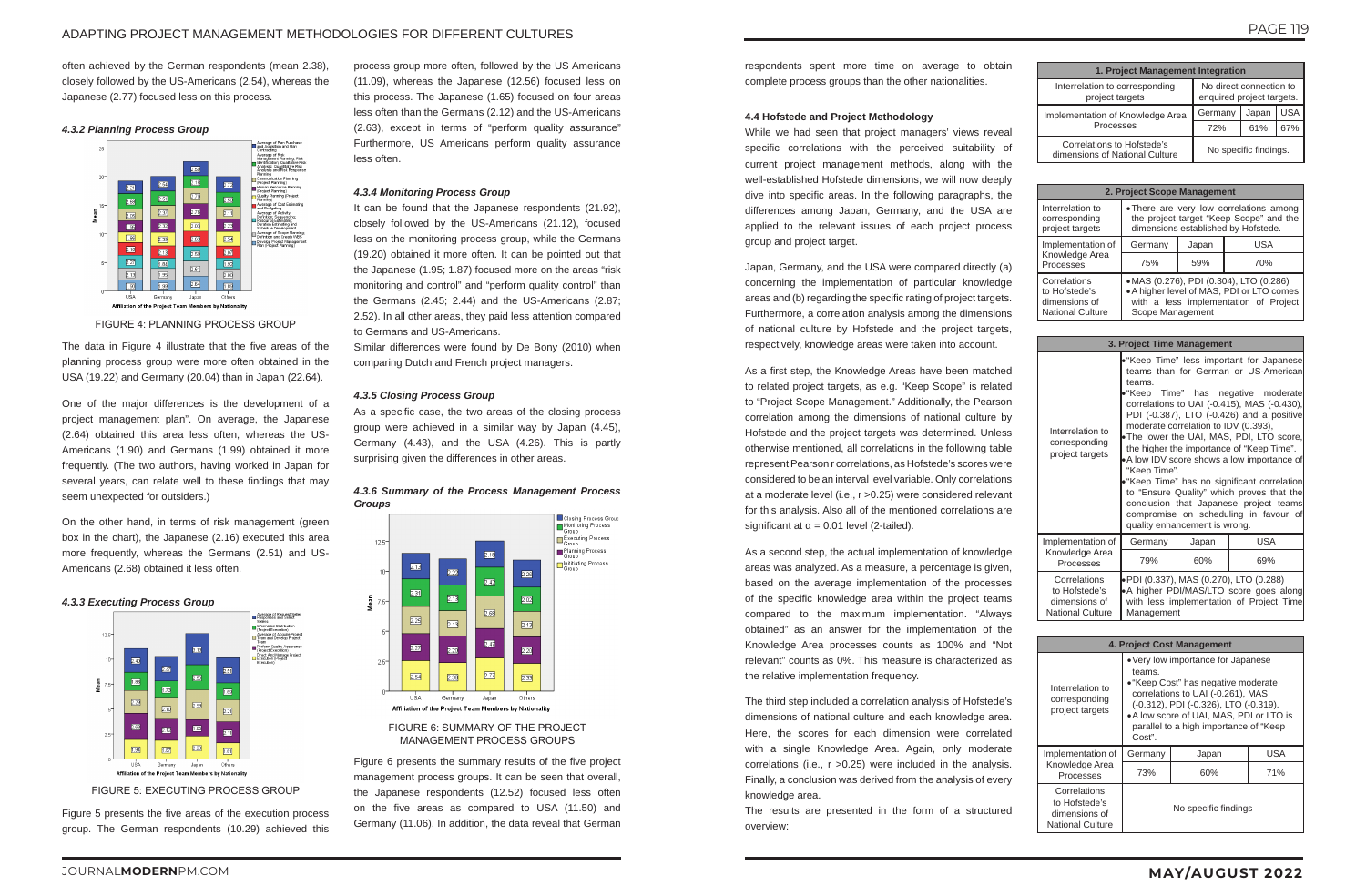### ADAPTING PROJECT MANAGEMENT METHODOLOGIES FOR DIFFERENT CULTURES

quality management are critical. Planning and controlling risks would likely have a positive impact on project success. However, no knowledge area is sufficiently implemented.

A project manager of German teams should especially work on project risk management and procurement management, as those knowledge areas are less obtained. Project time management is implemented sufficiently, so the project manager should focus on the other processes that need to be obtained more often.

In any case, such directional advice can only describe tendencies. However, it shows that there are specifics to consider.

In addition, it may logically be argued from our findings that mixed teams should indeed provide superior results than monocultural ones. However, this hypothesis has not been considered during the definition of the research design and should, therefore, be checked by further research.

### **6. LIMITATIONS AND FURTHER RESEARCH**

As for every study, the related design decisions have limitations. At the same time, this allows for the identification of further areas of research on the topic. The next paragraphs outline some of the major limitations and future research avenues.

Since the collected data were limited to three countries (Germany, Japan, and the USA), the applicability of the results for other countries cannot be taken for granted. Therefore, future international research should consider other countries and focus on collecting data from a larger population. Furthermore, the analysis of the data and the explanation of the findings are based on Hofstede's dimensions of national culture and the chosen project management methodology. Other cultural theories and methodologies should be studied to support these findings.

Culture homogeneity, as assumed in this study, does not necessarily hold up. Rather, we have studied "national culture", that is, a homogeneous culture within a country that ends with its political border. This also relates to the reference made to Hofstede's research (Baskerville, 2003). A fourth limitation lies in the fact that 38% of the respondents worked in the automotive/IT sector. A different setting can address these two concerns.

Given the differences in self-evaluation among cultures (Zwikael et al., 2005), the data collection itself also has limitations. Only another research method could address this concern.

Specific limitations also apply to the samples, both in scope and size. The precondition of a one-year project management experience has an influence on the results, as potentially the stronger representation of one nationality versus the other in the sample might have. Similarly, different sectors may require specific project management adaptations (de Carvalho et al., 2015). Finally, the project management institute methodology is one that will evolve over time, as this method is regularly adapted by volunteers in order to reflect management reality over time.

In conclusion, it must be stated that an adaptation of project management methodologies to the relevant cultures is indicated by this study, especially in practical applications that seem to lag behind the knowledge itself. Further research in this direction will help improve further fine-tuning to avoid cultural mismatches along different dimensions of culture rather than just regional ones (see e.g., Piwowar-Sulej (2021)), thereby improving both results and the motivation of the project managers themselves (Arenius, 2005).

As in the saying about when all you have is a hammer, refining the use of existing tools can open new perspectives. Even if project methodologies do not guarantee project success (Kerzner, 2019), an improvement in both the framework itself and the related training and subsequent practices can be the much-needed outcome of continued research in this field.

### **REFERENCES**

Abyad, A. (2019). Project management: Science or a craft. *Middle East Journal of Business, 14*(1), 4-16. https:// platform.almanhal.com/Files/Articles/139471

Arenius, P. (2005). The psychic distance postulate revised: from market selection to speed of market penetration. *Journal of International Entrepreneurship, 3*(2), 115-131. https://doi.org/10.1007/s10843-005-4203-6

Baptista, A., Santos, F., Páscoa, J., & Sändig, N. (2016). Project management methodologies as main tool for current challenges in global economy driving historical changes. *Journal of Advanced Management Science, 4*(2), 146-151. https://www.academia.edu/download/58799061/2016\_ Journal\_of\_Advanced\_Management\_Science.pdf

Baskerville, R. F. (2003). Hofstede never studied culture. *Accounting, organizations and society, 28*(1), 1-14. https:// doi.org/10.1016/S0361-3682(01)00048-4

Birker, K. (1999). *Projektmanagement-Lehr-und Arbeitsbuch für die Aus-und Weiterbildung* (2nd ed.). Berlin: Cornelsen.

| 5. Project Quality Management                                             |                                                                                                                                                                                                                                                                                                                                                                                                                                                                                            |       |     |  |  |
|---------------------------------------------------------------------------|--------------------------------------------------------------------------------------------------------------------------------------------------------------------------------------------------------------------------------------------------------------------------------------------------------------------------------------------------------------------------------------------------------------------------------------------------------------------------------------------|-------|-----|--|--|
| Interrelation to<br>corresponding<br>project targets                      | • The target "Ensure Quality" is of lower<br>importance within US-American and German<br>teams.<br>. The correlations between Hofstede's<br>Dimensions and "Ensure Quality" are on a<br>medium level (between 0.354 and 0.397).<br>Thus, a higher score for UAI, MAS, PDI<br>and LTO means a better implementation<br>of Project Quality Management. Only IDV<br>has a negative correlation and therefore a<br>higher IDV score causes that Project Quality<br>Management is less obtained |       |     |  |  |
| Implementation of                                                         | Germany                                                                                                                                                                                                                                                                                                                                                                                                                                                                                    | Japan | USA |  |  |
| Knowledge Area<br>Processes                                               | 67%                                                                                                                                                                                                                                                                                                                                                                                                                                                                                        | 79%   | 67% |  |  |
| Correlations<br>to Hofstede's<br>dimensions of<br><b>National Culture</b> | . Negative medium level correlations for four<br>dimensions: UAI (-0.298), MAS (-0.324),<br>PDI (-0.308), LTO (-0.325) and a positive<br>medium level correlation for the dimension<br>IDV (0.276).<br>. The lower the score for UAI, MAS, PDI, LTO<br>the less is the Project Quality Management<br>process implemented.<br>. High IDV score indicates low implementation<br>of Project Quality Management.                                                                               |       |     |  |  |

|                                                                              | 6. Project Human Resource Management                                                                                                                                                                                                                                                                                                                                                                                                    |       |            |  |  |
|------------------------------------------------------------------------------|-----------------------------------------------------------------------------------------------------------------------------------------------------------------------------------------------------------------------------------------------------------------------------------------------------------------------------------------------------------------------------------------------------------------------------------------|-------|------------|--|--|
| Interrelation to<br>corresponding<br>project targets                         | No direct connection to enquired project<br>targets.                                                                                                                                                                                                                                                                                                                                                                                    |       |            |  |  |
| Implementation of                                                            | Germany                                                                                                                                                                                                                                                                                                                                                                                                                                 | Japan | <b>USA</b> |  |  |
| Knowledge Area<br>Processes                                                  | 71%                                                                                                                                                                                                                                                                                                                                                                                                                                     | 53%   | 70%        |  |  |
| Correlations<br>to Hofstede's<br>dimensions<br>lof National Culture <b>l</b> | . Highest correlation scores out of all the<br>Knowledge Areas: there exists a positive<br>moderate correlation for the UAI (0.394).<br>MAS (0.445), PDI (0.441), LTO (0.450) and<br>a negative moderate correlation for the IDV<br>$(-0.358)$ .<br>. High UAI, MAS, PDI, LTO scores mean low<br>implementation of Project Human Resource<br>Management.<br>. High IDV score indicates high<br>implementation of Project Human Resource |       |            |  |  |

| 7. Project Communications Management                                      |                                                                                               |       |                                                                                                                                                                                                                                                                                                             |  |
|---------------------------------------------------------------------------|-----------------------------------------------------------------------------------------------|-------|-------------------------------------------------------------------------------------------------------------------------------------------------------------------------------------------------------------------------------------------------------------------------------------------------------------|--|
| Interrelation to<br>corresponding<br>project targets                      | No direct connection to enquired project<br>targets.                                          |       |                                                                                                                                                                                                                                                                                                             |  |
| Implementation of                                                         | Germany                                                                                       | Japan | <b>USA</b>                                                                                                                                                                                                                                                                                                  |  |
| Knowledge Area<br>Processes                                               | 74%                                                                                           | 63%   | 74%                                                                                                                                                                                                                                                                                                         |  |
| Correlations<br>to Hofstede's<br>dimensions of<br><b>National Culture</b> | $(-0.263)$ .<br>Communications Management.<br>• A low IDV score means a higher<br>Management. |       | • Positive moderate correlations to four<br>Hofstede dimensions: UAI (0.287), MAS<br>(0.320), PDI (0.312), LTO (0.322) and a<br>negative moderate correlation for the IDV<br>• A decreasing UAI, MAS, PDI, LTO score<br>leads to less implementation of Project<br>implementation of Project Communications |  |

| 8. Project Risk Management                                                |                                                                                                                                                                                                                                                                                                                                                                                                      |       |            |  |  |
|---------------------------------------------------------------------------|------------------------------------------------------------------------------------------------------------------------------------------------------------------------------------------------------------------------------------------------------------------------------------------------------------------------------------------------------------------------------------------------------|-------|------------|--|--|
| Interrelation to<br>corresponding<br>project targets                      | • "Minimize Risk" reveals a positive<br>moderate correlations with UAI (0.254)<br>and a negative moderate correlation with<br>IDV (-0.272).<br>. An increasing UAI score leads to better<br>achievement of the project target<br>"Minimize Risk". The higher the IDV score,<br>the more risks are accepted.                                                                                          |       |            |  |  |
| Implementation                                                            | Germany                                                                                                                                                                                                                                                                                                                                                                                              | Japan | <b>USA</b> |  |  |
| of Knowledge<br>Area Processes                                            | 62%                                                                                                                                                                                                                                                                                                                                                                                                  | 72%   | 57%        |  |  |
| Correlations<br>to Hofstede's<br>dimensions of<br><b>National Culture</b> | · Similar to "Minimize Risk", Project Risk<br>Management has negative moderate<br>correlations with UAI (-0.302), MAS<br>(-0.292) and LTO (-0.284) and a positive<br>moderate correlation with IDV (0.296).<br>. Teams with higher scores for UAI,<br>MAS and LTO apply the Project Risk<br>Management processes stronger.<br>• A collectivistic world view implies a<br>tendency of risk avoidance. |       |            |  |  |
|                                                                           | 9. Project Procurement Management                                                                                                                                                                                                                                                                                                                                                                    |       |            |  |  |
| Interrelation to<br>corresponding<br>project targets                      | No direct connection to enquired project<br>targets.                                                                                                                                                                                                                                                                                                                                                 |       |            |  |  |
| Implementation                                                            | Germany                                                                                                                                                                                                                                                                                                                                                                                              | Japan | <b>USA</b> |  |  |
| of Knowledge<br>Area Processes                                            | 63%                                                                                                                                                                                                                                                                                                                                                                                                  | 58%   | 67%        |  |  |
| Correlations<br>to Hofstede's<br>dimensions of<br><b>National Culture</b> | No specific findings.                                                                                                                                                                                                                                                                                                                                                                                |       |            |  |  |

With these findings, H3 can be partially supported, with six out of nine knowledge areas showing at least some correlations to Hofstede dimensions.

### **5. DISCUSSION**

Beyond the pure research findings, some conclusions for practice are suggested as well. The above results can be used to derive actions in much detail, for example, by generating scorecards to provide a project manager with information on which processes should be managed in more detail in German, US, and Japanese teams in order to meet budget and time conditions. The authors used such cards to communicate their results in an applicationoriented form.

As a final summary, for Japanese teams, it can be stated that PM methodology must be implemented in more detail. Only project quality management is sufficiently obtained. This could explain why Japanese teams faced time overruns greater than 50% in 70% and budget overruns greater than 50% in 78% of all cases.

In American teams, project risk management and project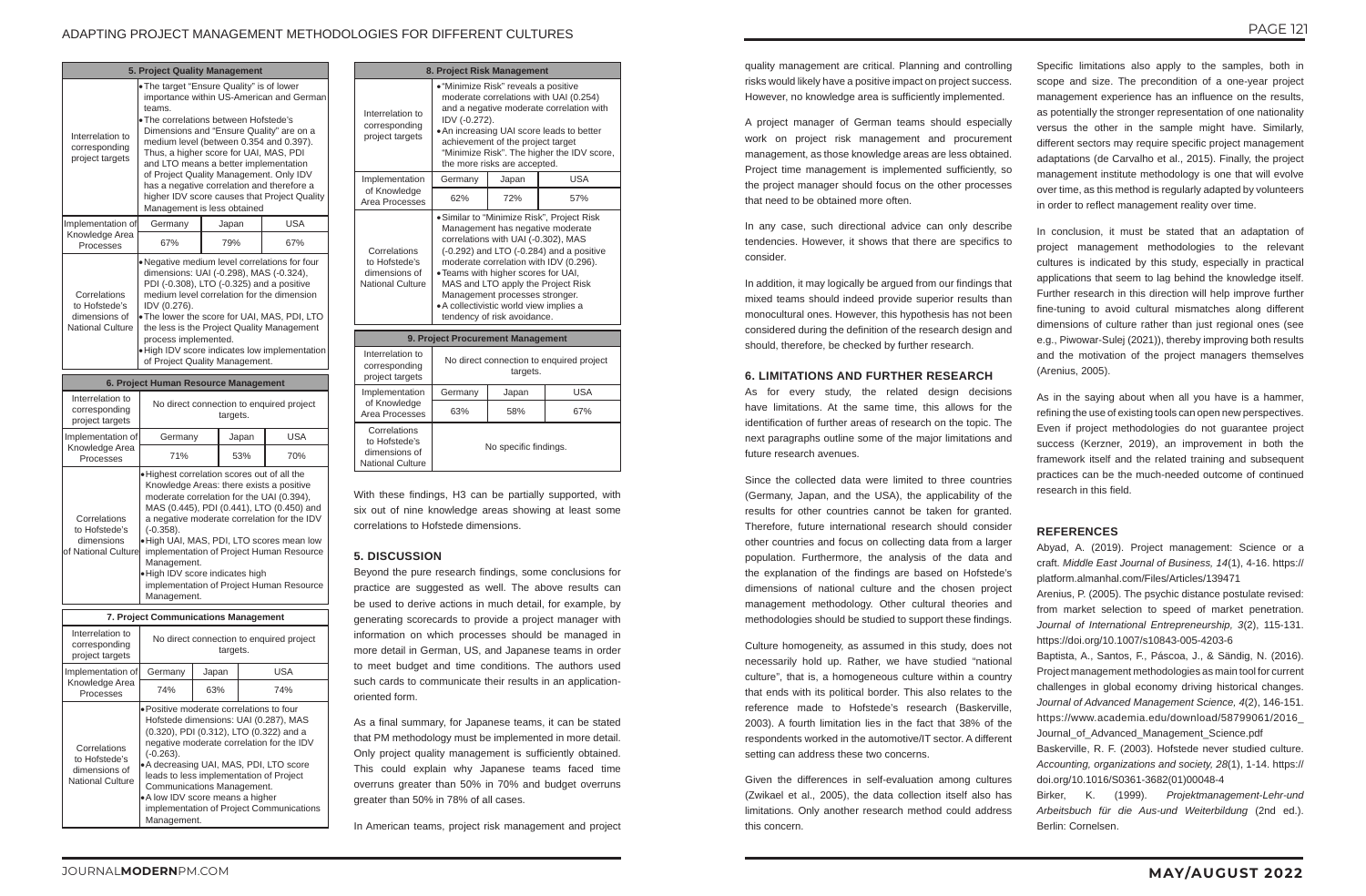Bollmann, A., Derichs, C., Konow, D., Rebele, U., Schulz, C., Seemann, K., . . . Wieland, S. (1998). *Interkulturelle Kompetenz als Lernziel*. Duisburg Working Papers on East Asian Studies. https://www.econstor.eu/ bitstream/10419/40992/1/354655361.pdf

Charvat, J. (2003). Project management methodologies: selecting, implementing, and supporting methodologies and processes for projects.

Chipulu, M., Ojiako, U., Gardiner, P., Williams, T., Mota, C., Maguire, S., . . . Marshall, A. (2014). Exploring the impact of cultural values on project performance: The effects of cultural values, age and gender on the perceived importance of project success/failure factors. *International Journal of Operations & Production Management, 34*(3), 364-389. https://doi.org/10.1108/IJOPM-04-2012-0156

De Bony, J. (2010). Project management and national culture: A Dutch–French case study. *International Journal of Project Management, 28*(2), 173-182. https://doi. org/10.1016/j.ijproman.2009.09.002

Gareis, R. (2004). Management of the Project□Oriented Company. *The Wiley Guide to Managing Projects*, 123- 143. https://doi.org/10.1002/9780470172391.ch6

de Carvalho, M. M., Patah, L. A., & de Souza Bido, D. (2015). Project management and its effects on project success: Cross-country and cross-industry comparisons. *International journal of project management, 33*(7), 1509- 1522. https://doi.org/10.1016/j.ijproman.2015.04.004

Eberlein, M. (2008). Culture as a critical success factor for successful global project management in multi-national IT service projects. *Journal of Information Technology Management, 19*(3), 27-42. http://jitm.ubalt.edu/XIX-3/ article4.pdf

Fritz, W., & Möllenberg, A. (2003). Interkulturelle Kompetenz als Gegenstand internationaler Personalentwicklung. In *Interkulturelles Management* (pp. 295-307). Springer. https://doi.org/10.1007/978-3-662-07971-3\_10

Fuad, A. M., Veeramani, V., & Kaur, P. (2020). A Study on the Impact of Cultural Dimensions towards the Cultural Competency of Transnational Project Environment in the Maldives. *Psychology and Education Journal, 57*(9), 1510- 1517.

Fuchs, M. (1999). *Projektmanagement für Kooperationen. Eine integrative Methodik*. Bern: Haupt.

Garel, G. (2013). A history of project management models: From pre-models to the standard models. *International Journal of Project Management, 31*(5), 663-669. https:// doi.org/10.1016/j.ijproman.2012.12.011

Geertz, C. (2003). *Dichte Beschreibung: Beiträge zum Verstehen kultureller Systeme*. Frankfurt am Main: Suhrkamp.

Geraldi, J., & Söderlund, J. (2018). Project studies: What it is, where it is going. *International journal of project management, 36*(1), 55-70. https://doi.org/10.1016/j. ijproman.2017.06.004

Haecker, H., Stapf, K., & Dorsch, F. (2003). *Psychologisches Wörterbuch* (14th ed.). Bern: Huber.

Hill, G. M. (2008). *The Complete Project Management Office Handbook* (2nd ed.). New York: Auerbach Publications.

Hoffmann, H., Schoper, Y., & Fitzsimons, C. J. (2004). *Internationales Projektmanagement - Interkulturelle Zusammenarbeit in der Praxis*. München: Dtv-Beck.

Hofstede, G. H. (1997). *Lokales Denken, Globales Handeln. Kulturen, Zusammenarbeit und Management* (3rd ed.). München: Dtv-Beck.

Hofstede, G. H. (2001). *Culture's Consequences. Comparing Values, Behaviors, Institutions and Organizations across Nations* (2nd ed.). London: Sage Publications.

Hofstede, G. H., & Hofstede, G. J. (2006). *Lokales Denken, globales Handeln. Interkulturelle Zusammenarbeit und globales Management* (3rd ed.). München: Dtv-Beck.

Inglehart, R., & Maeurer, U. (1989). *Kultureller Umbruch. Wertwandel in der Westlichen Welt*. Frankfurt am Main: Campus.

Kerzner, H. (2004). *Advanced Project Management. Best Practices on Implementation* (2nd ed.). Wiley and Sons: Hoboken, New Jersey.

Kerzner, H. (2019). *Using the Project Management Maturity Model. Strategic Planning for Project Management* (3rd ed.). Wiley and Sons: Hoboken, New Jersey.

Kiesel, M. (2004). *Internationales Projektmanagement*. Troisdorf: Fortis.

Koreimann, D. S. (2002). *Projektmanagement. Technik, Methodik, Soziale Kompetenz*. Heidelberg: Sauer.

Kraus, G., & Westermann, R. (1998). *Projektmanagement mit System. Organisation, Methoden, Steuerung* (3rd ed.). Wiesbaden: Gabler.

Lientz, B. P., & Rea, K. P. (2003). *International Project Management*. San Diego: Elsevier Science.

Liu, J., Meng, F., & Fellows, R. (2015). An exploratory study of understanding project risk management from the perspective of national culture. *International Journal of Project Management, 33*(3), 564-575. https://doi. org/10.1016/j.ijproman.2014.08.004

Lückmann, P., & Färber, K. (2016). The impact of cultural differences on project stakeholder engagement: a review of case study research in international project management. *Procedia Computer Science, 100*, 85-94. https://doi. org/10.1016/j.procs.2016.09.127

Mach, M., & Baruch, Y. (2015). Team performance in

cross cultural project teams: The moderated mediation role of consensus, heterogeneity, faultlines and trust. *Cross Cultural Management, 22*(3), 464-486. https://doi. org/10.1108/CCM-10-2014-0114

McCarty, J. A. (1989). The Role of Culture Value Orientations in Cross-Cultural Research and International Marketing and Advertising. In B. G. Englis (Ed.), *Global and Multinational Advertising* (pp. 23-45). Hillsdale, NJ: Lawrence Erlbaum.

Meier, C. (1998). *Projektmanagement im Verbandswesen: Erfolgsfaktoren und Lösungsansätze für die Praxis*. Bonn: Unio-Service.

Peter, C. (2002). *Multikulturelles Projektmanagement. Ein Konzept für den Umgang mit interkulturellen Unterschieden in Projekten*. Bad Homburg: Novensis.

Piwowar-Sulej, K. (2021). Organizational culture and project management methodology: research in the financial industry. *International Journal of Managing Projects in Business, 14*(6), 1270-1289. https://doi.org/10.1108/ IJMPB-08-2020-0252

Project Management Association of Japan, P. (2003). *Booklet on P2M. What's P2M. Project & Program Management. Project & Program Management for Enterprise Innovation*. Project Management Association of Japan, Tokyo.

Project Management Institute, P. (2004). *A Guide to the Project Management Body of Knowledge (PMBOK Guide)* (3rd ed.). Project Management Institute (PMI), Newton Square, Pennsylvania.

Rees-Caldwell, K., & Pinnington, A. H. (2013). National culture differences in project management: Comparing British and Arab project managers' perceptions of different planning areas. *International Journal of Project Management, 31*(2), 212-227. https://doi.org/10.1016/j. ijproman.2012.04.003

Salzgeber, R. (2001). *Erfolgsfaktoren des Projektmanagements bei der Durchführung von Fusionen in der Bundesverwaltung*. Bern: University of Bern.

Schelle, H. (1996). *Projekte zum Erfolg Führen*. München: Dtv-Beck.

Silva, C. S., Pereira, C., & Magano, J. (2021). The value of project management to competitiveness: Key factors from a holistic and practical perspective. *International Journal of Managing Projects in Business*. https://doi.org/10.1108/ IJMPB-02-2020-0042

Soroka-Potrzebna, H. (2021). Leadership in Various Project Management Methodologies. In *Eurasian Business and Economics Perspectives* (pp. 23-33). Springer. https:// doi.org/10.1007/978-3-030-85304-4\_2

Stevens, M. (2002). *Project management pathways*. Grupo

Editorial Norma.

Trompenaars, F., & Hampden-Turner, C. (1997). *Riding the Waves of Culture: Understanding Diversity in Global Business*. London: Nicholas Brealey Publishing.

Zhang, Y., Marquis, C., Filippov, S., Haasnoot, H.- J., & Van der Steen, M. (2015). The Challenges and Enhancing Opportunities of Global Project Management: Evidence from Chinese and Dutch Cross-Cultural Project Management. *Harvard Business School Organizational Behavior Unit Working Paper,* (15-063). https://dx.doi. org/10.2139/ssrn.2562376

Zwikael, O., Shimizu, K., & Globerson, S. (2005). Cultural differences in project management capabilities: A field study. *International Journal of Project Management, 23*(6), 454-462. https://doi.org/10.1016/j.ijproman.2005.04.003